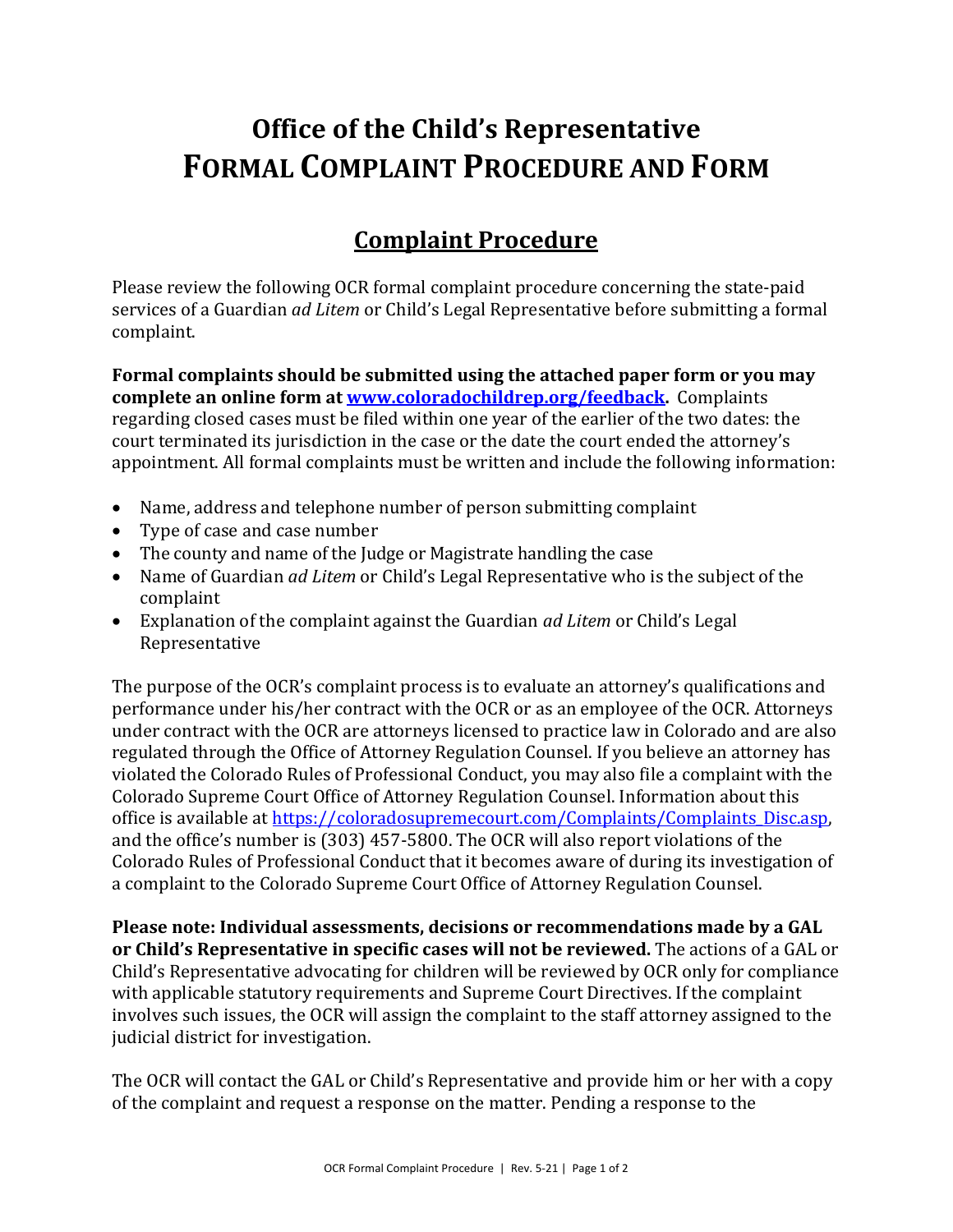complaint, the OCR will gather additional information concerning the case as needed. Decisions regarding resolution of complaints are reviewed by the OCR's Executive Director. The OCR will determine whether the attorneys' advocacy is in compliance with applicable statutory requirements and Supreme Court Directives and will issue a written resolution of the complaint to the complainant and the attorney who is the subject of the complaint.

Should a complaining party wish to withdraw a complaint, s/he must inform the OCR. The OCR will deem a complaint withdrawn when a complainant has notified the OCR that s/he wishes to withdraw the complaint or when a complainant does not respond to the OCR after the OCR has made diligent efforts to contact the complainant. The OCR will notify the complainant of a withdrawn complaint by sending written communication, either by email or mail to the contact information provided by the complainant.

Upon concluding its investigation of a complaint, the OCR will determine whether to address identified issues or concerns through contracting action or by taking remedial action to improve the quality of the attorney's work. As removing an attorney from an existing case can disrupt continuity, delay the court process, extend the length of the case, and ultimately not be in the best interests of a child, only under the most exceptional circumstances and after serious consideration and consultation with the court will the OCR seek court removal of an attorney from a case.

Copies of all complaints, responses and their resolution will be maintained at the OCR.

Please note that the OCR formal complaint process does not affect OCR's ability and discretion to terminate an attorney contract at will.

*Complete, sign, and mail the attached paper form to the address below:*

Office of the Child's Representative Ralph L. Carr Judicial Center Attention: Executive Director Chris Henderson 1300 Broadway, Ste. 320 Denver, CO 80203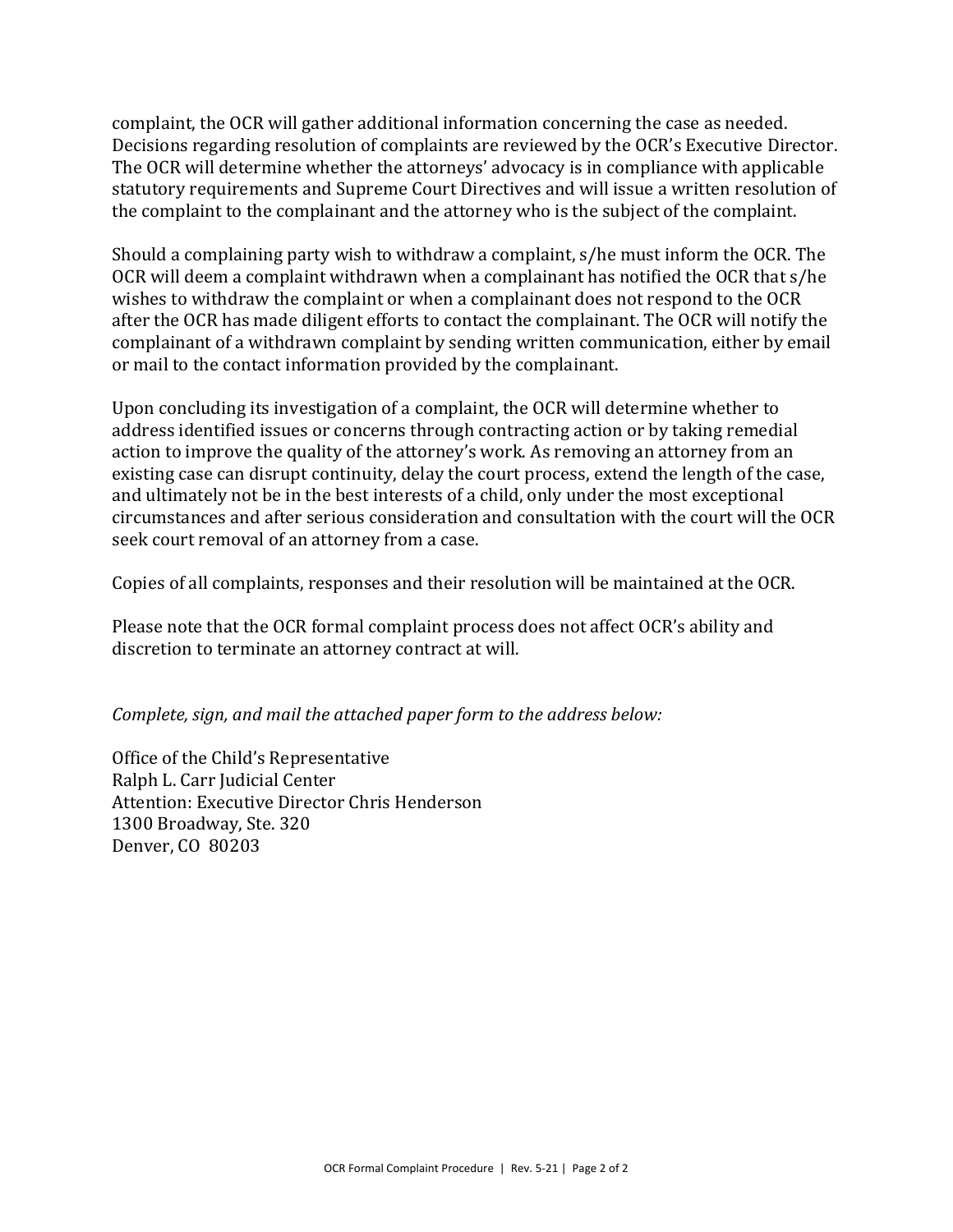### **Office of the Child's Representative FORMAL COMPLAINT FORM**

*Fill out this form and mail it to:* Office of the Child's Representative Attn: Chris Henderson 1300 Broadway, Ste. 320 Denver, CO 80203

*This form should be used to file a complaint against a Guardian* ad Litem *or Child's Representative. Please print, fill out, and sign the form, then send it to the Office of the Child's Representative (OCR) at the address provided above. Please be sure to include your current address and phone number so OCR can contact you.*

➔ Begin by filling out the information in the two boxes below, and then proceed to Page 2 to describe the complaint in detail.

### **About You:**

| <b>FIRST NAME</b>     | <b>MIDDLE NAME</b>   | <b>LAST NAME</b> |                 |
|-----------------------|----------------------|------------------|-----------------|
| <b>STREET ADDRESS</b> | <b>CITY</b>          | <b>STATE</b>     | <b>ZIP CODE</b> |
| DAYTIME PHONE NUMBER  | <b>EMAIL ADDRESS</b> |                  |                 |

#### **About the case:**

TYPE OF CASE (e.g., Dissolution, Dependency and Neglect, Delinquency, Paternity, Probate, Mental Health) CASE NUMBER **COUNTY** NAME OF JUDGE OR MAGISTRATE HANDLING THE CASE NAME OF GUARDIAN *AD LITEM* (GAL) OR CHILD'S REPRESENTATIVE AGAINST WHOM YOUR COMPLAINT IS MADE